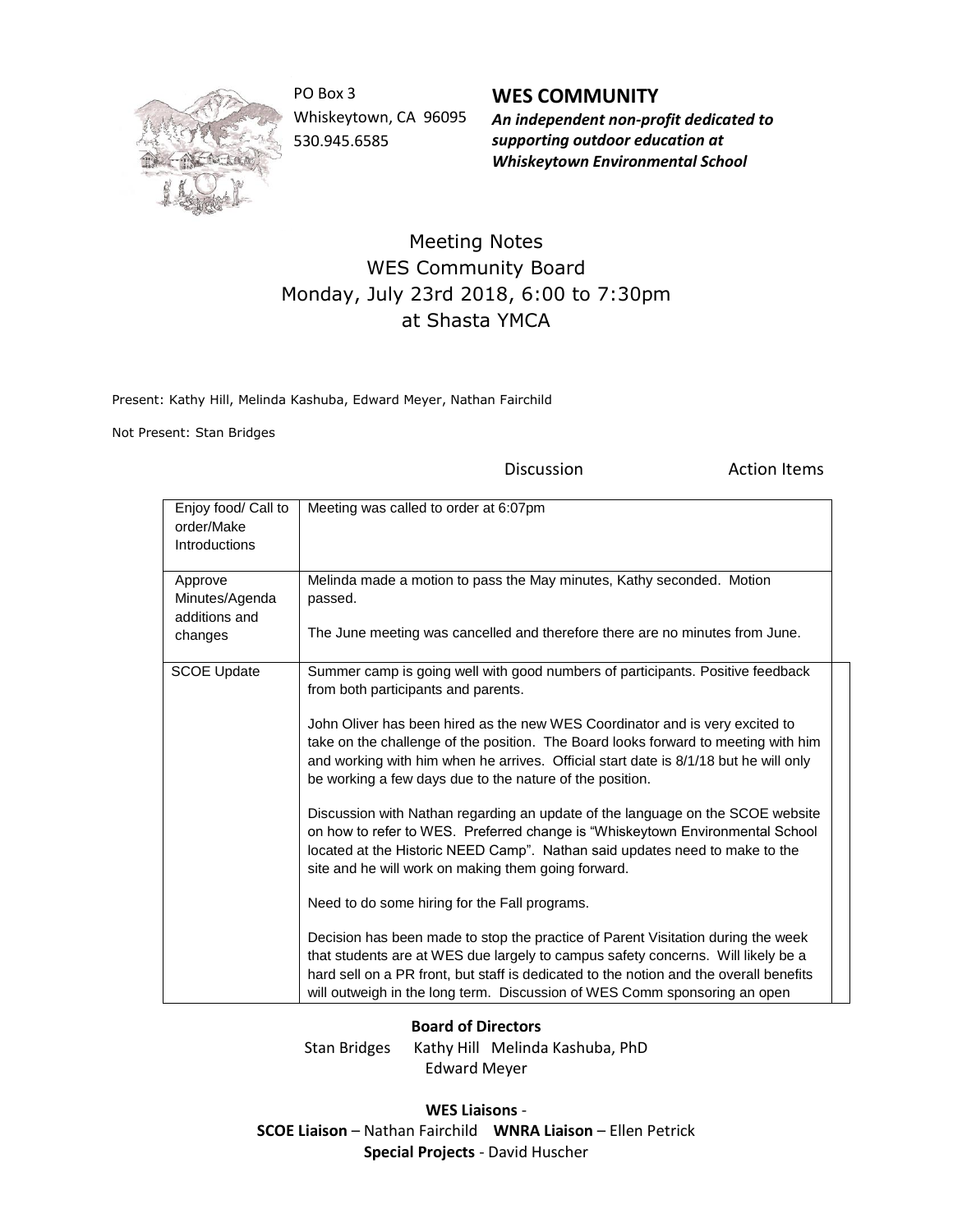|                                                          | house at the campus to make it easier for the community to adapt to the change.                                                                                                                                                                                             |  |
|----------------------------------------------------------|-----------------------------------------------------------------------------------------------------------------------------------------------------------------------------------------------------------------------------------------------------------------------------|--|
| <b>WNRA Update</b>                                       | WRNA Liaison not present                                                                                                                                                                                                                                                    |  |
| <b>Treasurers Report</b>                                 | \$7,602.56 currently in the account.                                                                                                                                                                                                                                        |  |
|                                                          | 6/8/18 \$1,122.00 was spent on the AED                                                                                                                                                                                                                                      |  |
|                                                          | 6/18/18 \$1,100.00 was spent on Launchpad4kids for scholarships to summer<br>camp.                                                                                                                                                                                          |  |
|                                                          | Forms completed and submitted to California Department of Justice for Raffle<br>earnings in 2017. Earnings in 2017 were \$0 but forms still required. In the coming<br>weeks Kathy will fill out and submit the forms for 2018 for the \$250 raised in the<br>quilt raffle. |  |
|                                                          | Kathy is interested in a store bought accounting software like Quickbooks to keep<br>track of the books. Kathy will look into options and we can discuss at the next<br>meeting.                                                                                            |  |
| On-going<br><b>Business</b>                              |                                                                                                                                                                                                                                                                             |  |
| Giving Tuesday<br>Update                                 | Signed up for 8/28/18 for the NSGT Mandatory Orientation Workshop                                                                                                                                                                                                           |  |
| 2018 Budget<br>Review                                    | Discussed the most recent draft of the budget and made some small changes to<br>actual expenses for such things as Website Creation, Raffle Renewal Expenses<br>and Raffle Income. Otherwise it looked good.                                                                |  |
| SCOE-WES<br>Community<br>Friends Agreement               | Discussion of wording and language on the draft of the MOU. Edits were made to<br>continue to refine the draft so that Melinda can present it to David Huscher for<br>review in as complete a form as possible.                                                             |  |
| Non-Profit Board<br>Insurance and<br>Liability Insurance | Have to have event insurance as an organization when inviting the public to<br>events. At any time SCOE may call to ask for a valid certificate.                                                                                                                            |  |
|                                                          | It is recommended by some for Non-Profit Boards to have insurance to protect the<br>members of the Board in the event of a lawsuit.                                                                                                                                         |  |
|                                                          | Melinda is looking into both types of insurance and will report back when she gets<br>more info.                                                                                                                                                                            |  |
| <b>New Business</b>                                      |                                                                                                                                                                                                                                                                             |  |
| Shasta County<br>Mini Maker Fair                         | Different things one could do, either have kids make something or demonstrate<br>something.                                                                                                                                                                                 |  |
|                                                          | Discussed building bee houses at the Maker Fair. Will look into making a bee<br>house mock up. Melinda will submit the application which is due 8/9/18.                                                                                                                     |  |
| 50 <sup>th</sup> Anniversary<br>Planning/Open<br>House   | Kathy will discuss with Lena if a date is available in October to host an Open<br>House which will serve to act as a sort of stand in/replacement/PR day for parent<br>visitation, which as stated earlier in the minutes, is planned to be discontinued.                   |  |